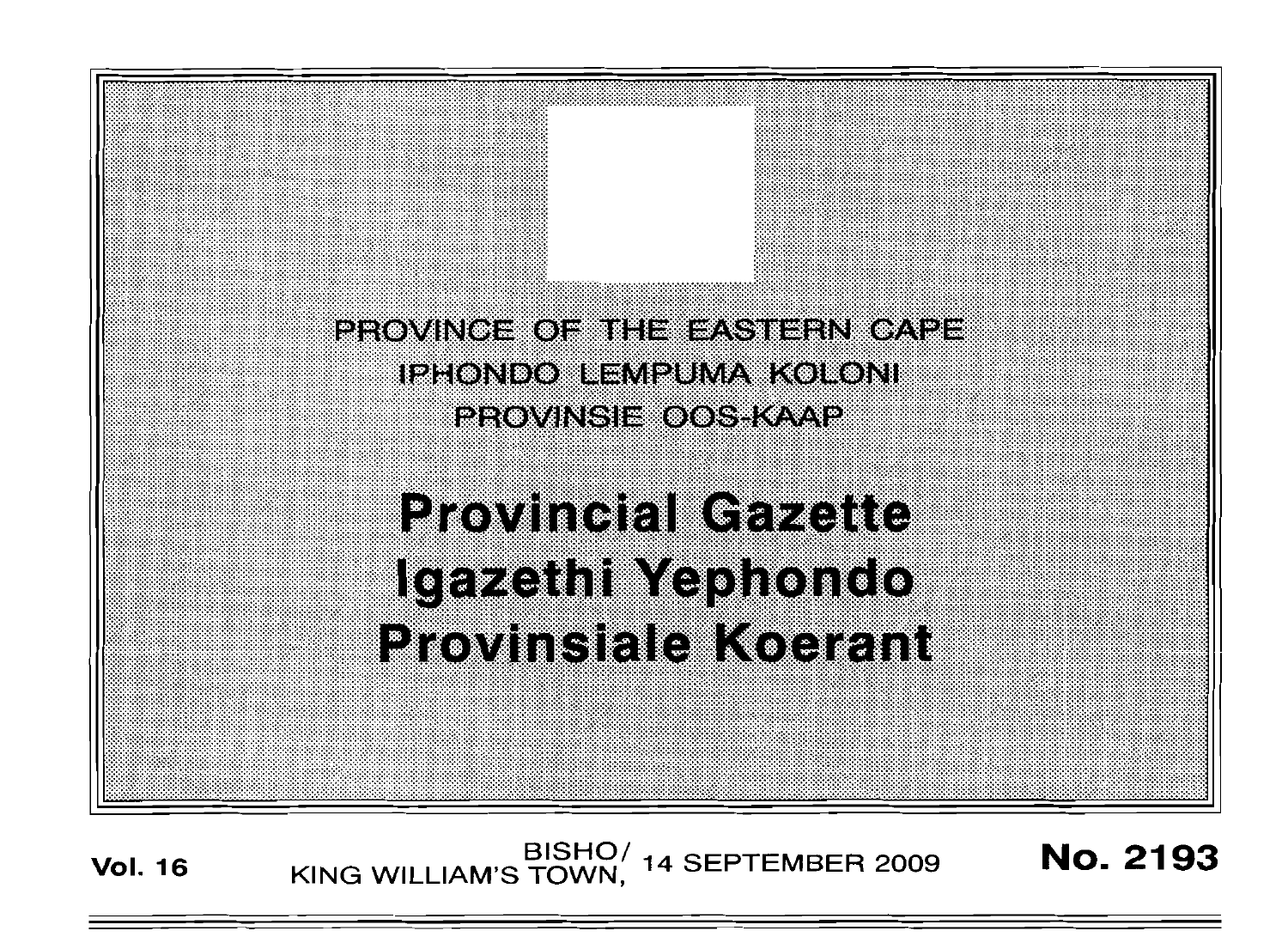$\lambda$ 

 $\overline{\phantom{a}}$ 

# **CONTENTS • INHOUD**

| No. |                                                                                                                     | Page<br>No. | Gazette<br>No. |
|-----|---------------------------------------------------------------------------------------------------------------------|-------------|----------------|
|     | <b>GENERAL NOTICES</b>                                                                                              |             |                |
| 314 | Land Use Planning Ordinance (15/1985) and Removal of Restrictions Act (84/1967): Buffalo City Municipality:         | з           | 2193           |
|     | Grondgebruiksordonnansie (15/1985) en Wet op Opheffing van Beperkings (84/1967): Buffalostad Munisipaliteit:        | 3           | 2193           |
| 315 | Land Use Planning Ordinance (15/1985) and Removal of Restrictions Act (84/1967): Buffalo City Municipality:         | 3           | 2193           |
|     | Grondgebruiksordonnansie (15/1985) en Wet op Opheffing van Beperkings (84/1967): Buffalostad Munisipaliteit:        | 4           | 2193           |
| 316 |                                                                                                                     | 4           | 2193           |
| 317 | Municipal Act, 1979: Ingquxa Hill Municipality: Closure: Public place: Erf 322, Lusikisiki, adjoining Erven 190 and | 5           | 2193           |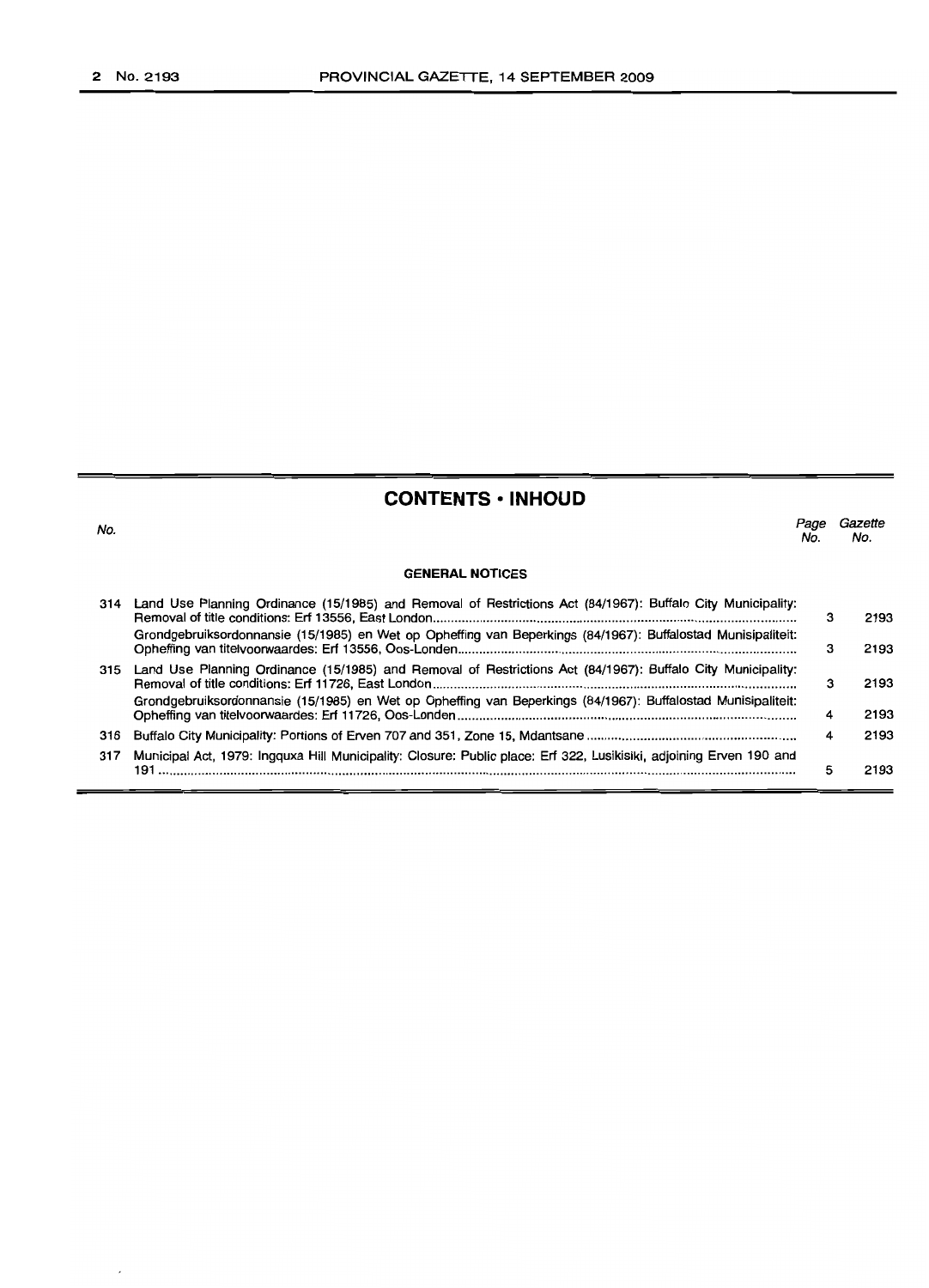# **GENERAL NOTICES**

# No. 314

#### **BUFFALO CITY MUNICIPALITY**

LAND USE PLANNING ORDINANCE No. 15 of 1985

SUBDIVISION IN TERMS OF SECTION 24 (2) (a)

#### REMOVAL OF RESTRICTIONS ACT, 1967 (ACT 84 OF 1967)

It is hereby notified in terms of the above-mentioned Act/Ordinance that the undermentioned application(s) has been received and is open to inspection at Room 4145, 4th Floor, Department of Housing and Local Government and Traditional Affairs, Eastern Cape, Regional Office, Tyamzashe Building, Civic Square, Bisho and at the Town-planning Enquiry Counter, First Floor, City Engineering Centre, 26 Oxford Street, East London, on weekdays from 08:00 to 13:00.

Any objections, with full reasons therefor, must be lodged in writing with the Municipal Manager, P.O. Box 134, East London, not later than 5 October 2009, quoting the above Act and the objector's erf number.

Nature of application:

1. Removal of title conditions C (a), (b), (c), (d) and D (g), (h), (i) applicable to Erf 13556, East London, in order to subdivide.

2. Subdivision of Erf 13556 into two portions.

Applicants: Tuscan Mood 1055 cc.

#### **A.P. MAGWENTSHU, Acting Municipal Manager** (5902)

#### **BUFFALOSTAD MUNISIPALITEIT**

**- .**

#### GRONDGEBRLlIKSORDONNANSIE No. 15 VAN 1985

ONDERVERDELING KRAGTENS ARTIKEL 24 (2) (a)

#### WET OP OPHEFFING VAN BEPERKINGS, 1967 (WET 84 VAN 1967)

Kragtens bostaande Ordonnansiewet word hiermee kennis gegee dat onderstaande aansoek/e ontvang is en ter insae Ie by Kamer 4145, 4de Verdieping, Departement Behuising, Plaaslike Regering en Tradisionele Sake, Oos-Kaap Streekkantoor, Tyamzashe-gebou, Burgerplein, Bisho en by die navraetoonbank van die Stadsbeplanningstak, Eerste Verdieping, Stadsingenieursentrum, Oxfordstraat 26, Oos-Londen, op weeksdae van 08:00 tot 13:00.

Enige besware, met volledige redes daarvoor, moet voor of op 5 Oktober 2009 skriftelik by die Munisipale Bestuurder, Posbus 134, Oos-Londen, ingedien word met vermelding van bogenoemde Wet en die beswaarmaker se erfnommer.

Aard van aansoek:

1. Opheffing van titelvoorwaardes C (a), (b), (c), (d) en D (g), (h), (i) van toepassing op Erf 13556, Oos-Londen, om die erf te onderverdeel.

2. Onderverdeling van Erf 13556 in twee gedeeltes.

Aansoekers: Tuscan Mood 1055 cc.

#### **A.P. MAGWENTSHU, Waarnemende Munisipale Bestuurder** (5902)

### No. 315

#### **BUFFALO CITY MUNICIPALITY**

LAND USE PLANNING ORDINANCE No. 15 of 1985

#### SUBDIVISION IN TERMS OF SECTION 24 (2) (a) AND DEPARTURE IN TERMS OF SECTION 15

#### REMOVAL OF RESTRICTIONS ACT, 1967 (ACT 84 OF 1967)

It is hereby notified in terms of the above-mentioned Act/Ordinance that the undermentioned application(s) has been received and is open to inspection at Room 4145, 4th Floor, Department of Housing and Local Government and Traditional Affairs, Eastern Cape, Regional Office, Tyamzashe Building, Civic Square, Bisho and at the Town-planning Enquiry Counter, First Floor, City Engineering Centre, 26 Oxford Street, East London, on weekdays from 08:00 to 13:00.

Any objections, with full reasons therefor, must be lodged in writing with the Municipal Manager, P.O. Box 134, East London, not later than 5 October 2009, quoting the above Act and the objector's erf number.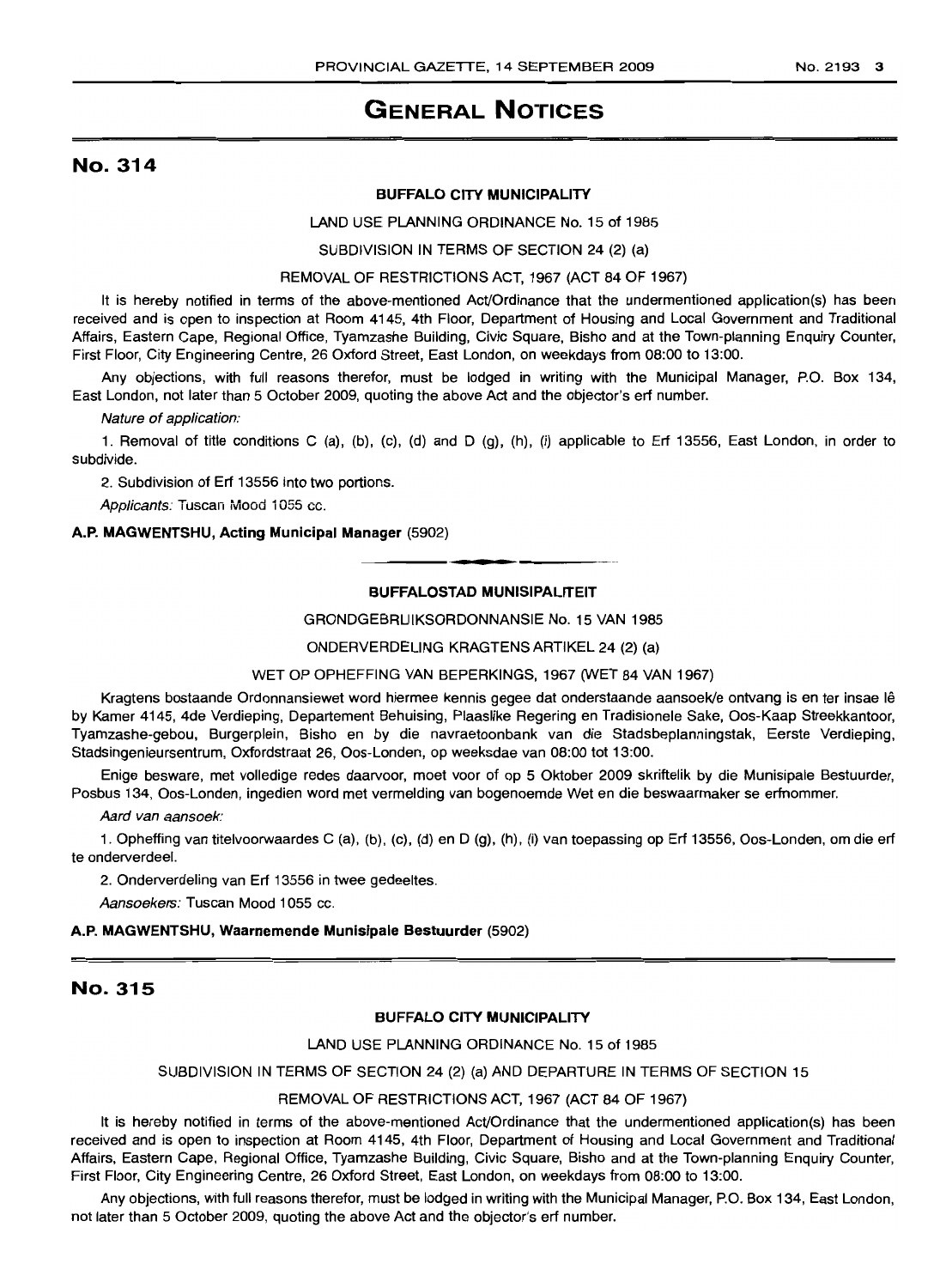#### Nature of application:

1. Removal of title conditions C (A), (b), C (A) (e), C (A) (d), C (B) (e), D (h), (i), 0), (k) and (I) applicable to Erf 11726, East London, in order to depart from the building restrictions lines.

2. Subdivision of the site into Portion A and a Remainder.

3. Departure from building line restrictions.

Applicant: J.U. Botha.

#### A.P. MAGWENTSHU, Acting Municipal Manager (5903)

# **•** BUFFALOSTAD MUNISIPALITEIT

#### GRONDGEBRUIKSORDONNANSIE No. 15 VAN 1985

ONDERVERDELING KRAGTENS ARTIKEL 24 (2) (a) EN AFWYKING KRAGTENS ARTIKEL 15

#### WET OP OPHEFFING VAN BEPERKINGS, 1967 (WET 84 VAN 1967)

Kragtens bostaande Ordonnansiewet word hiermee kennis gegee dat onderstaande aansoekle ontvang is en ter insae Ie by Kamer 4145, 4de Verdieping, Departement Behuising, Plaaslike Regering en Tradisionele Sake, Oos-Kaap Streekkantoor, Tyamzashe-gebou, Burgerplein, Bisho en by die navraetoonbank van die Stadsbeplanningstak, Eerste Verdieping, Stadsingenieursentrum, Oxfordstraat 26, Oos-Londen, op weeksdae van 08:00 tot 13:00.

Enige besware, met volledige redes daarvoor, moet voor of op 5 Oktober 2009 skriftelik by die Munisipale Bestuurder, Posbus 134, Oos-Londen, ingedien word met vermelding van bogenoemde Wet en die beswaarmaker se erfnommer.

Aard van aansoek:

1. Opheffing van titelvoorwaardes C (A) (b), C (A) (c), C (a) (d), C (B) (e), D (h), (i), (j), (k) en (I) van toepassing op Erf 11726, Oos-Londen, om af te wyk vanaf die boubeperkingslyne.

2. Onderverdeling van die erf in Gedeelte A en 'n Restant.

3. Afwyking vanaf die boulynbeperkings.

Aansoeker: J.U. Botha.

#### A.P. MAGWENTSHU, Waarnemende Munisipale Bestuurder (5903)

# No. 316

#### BUFFALO CITY MUNICIPALITY

#### **REZONING**

#### 1. PROPOSAL TO REZONE A PORTION OF ERF 707, ZONE 15, MDANTSANE, FOR CONSOLIDATION WITH ERF 1147 FOR RESIDENTIAL PURPOSES

Council proposes to rezone a portion of Erf 707, Zone 15, Mdantsane from Institutional Zone 1 to Residential Zone 3 A purposes, for consolidation with Erf 1417.

No. 5912.

2. PROPOSAL TO REZONE A PORTION OF ERF 351, ZONE 15, MDANTSANE, FOR CONSOLIDATION WITH ERF 5293

Council proposes to rezone a portion of Erf 351, Zone 15, Mdantsane, from Undetermined to Business Zone 1 for consolidation with Erf 5293.

No. 5913.

Details of the above-mentioned proposals may be inspected at Room 424, 4th Floor, Old Mutual Building, 26 Oxford Street, East London, during normal working hours. Any person who cannot write may come during office hours to the above office where a staff member will assist to transcribe that person's comments or representations.

Written objections to the proposal must be lodged with the Director: Planning and Economic Development, P.O. Box 81, East London, not later than 5 October 2009.

#### A.P. MAGWENTSHU, Acting Municipal Manager